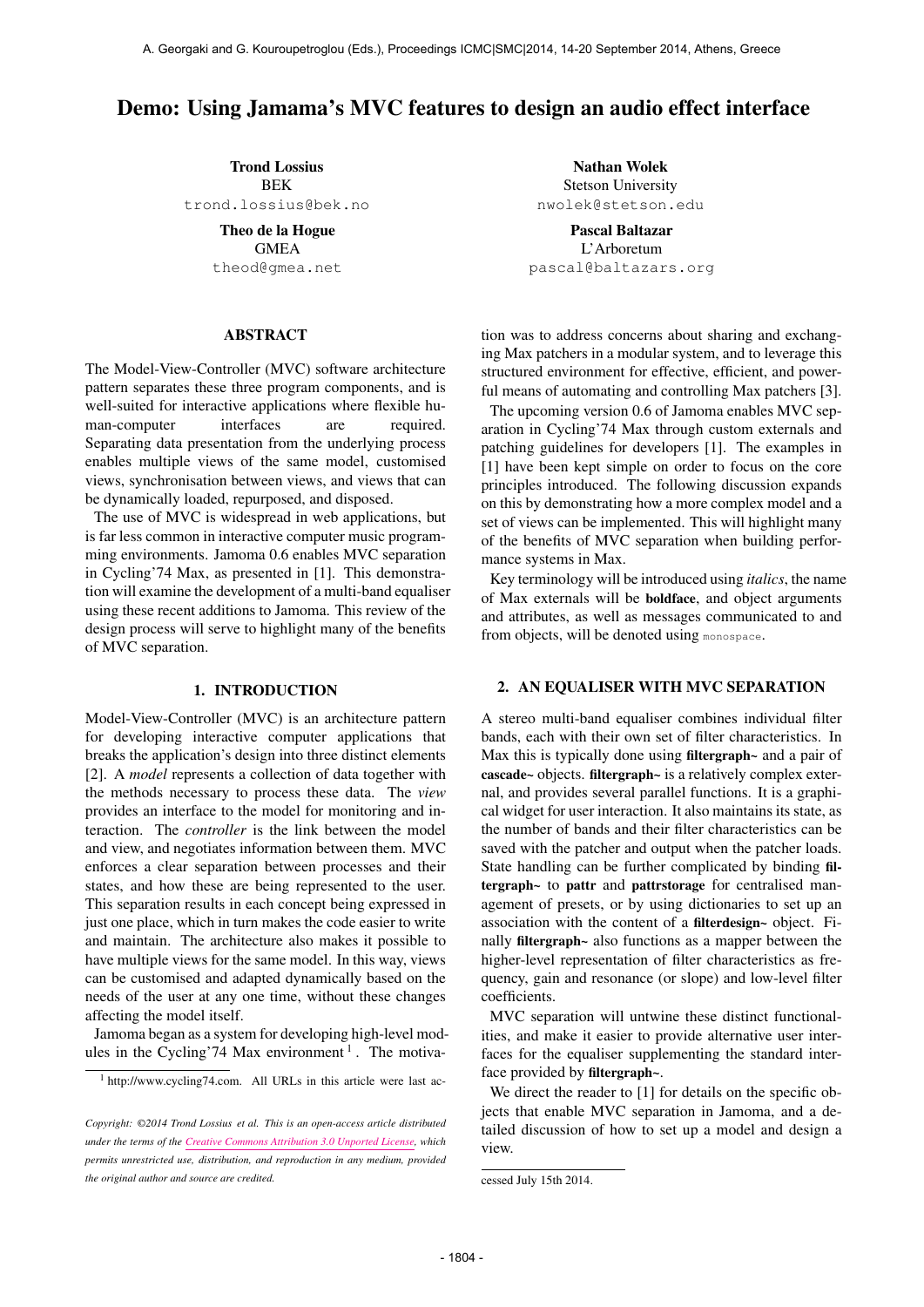A. Georgaki and G. Kouroupetroglou (Eds.), Proceedings ICMC|SMC|2014, 14-20 September 2014, Athens, Greece



Figure 1. The equaliser model.

# 2.1 Setting up the equaliser model

The equaliser model can be seen in Figure 1. First, because we want it to be variable, the number of bands needs its own parameter. We then have four characteristics that define each filter band: Filter type, cutoff or center frequency, gain and bandwidth. Frequency and gain make use of the JamomaCore dataspace library [4], and this adds flexibility in terms of what data unit views can use when representing the values of these parameters. Filter bandwidth is expressed in octaves. j.q2octave bandwidth and j.octave bandwidth2q can be used to map between octave bandwidth and resonance or slope.

The filter characteristics are implemented as arrays using j.parameter array as discussed in section 3.3 of [1], with arguments for parameter name such as filter.[5]/gain. This way the filters are represented as node instances  $f11$ ter.1, filter.2, etc., and the filter characteristics becomes subnodes of the respective instances. This results in a clear namespace for parameters, as illustrated in Figure 2.

```
bands 2
filter.1/type lowshelf
filter .1 / frequency 75
filter.1/gain.0.000000filter.1/octave-band width 1.000000filter.2/type peaknotch
f i l t e r . 2 / f r e q u e n c y 300
f i l t e r . 2 / g ai n 0. 0 0 0 0 0 0
filter .2/\overline{o}ctave_bandwidth 1.000000
```
Figure 2. Excerpt of the parameter namespace for the equaliser model, with current values for the various parameters. The equaliser currently has two filter bands.

Whenever the number of bands changes, the array/resize

message is sent to the various parameter arrays, causing them to dynamically create or dispose of array instances as needed. If a filter characteristic is changed, **i.parameter\_ar**ray will output what instance has been affected, as well as the new value. This is used to address the appropriate filter band in the filtergraph~ below. This object is only being used here for mapping higher-level filter characteristics to low-level filter coefficients in preparation for cascade~. The instance of filtergraph~ in the model should not be exposed to or used by the user for controlling the equaliser, as changes done in this object will not be reflected as updates to the current state of the model. Neither will they be reflected in any of the views.

When storing or recalling presets for the equaliser model, it is important to set the number of bands prior to the filter characteristics of each of the bands. For this reason, we have used the **@priority** attribute of **j.parameter**, as discussed in section 3.2 of [1]. In this model the number of bands is given first priority. Then, for each of the filter bands, type is given higher priority than the rest of the filter parameters, and the priorities are reflected in the ordering of the namespace in Figure 2.

## 2.2 Designing views for the equaliser

In the following subsections, several views will be designed for interacting with all or part of the equaliser model.

#### *2.2.1 Displaying frequency response*

The first view presented here displays the frequency response of the equaliser, but does not provide any means for changing equaliser settings. The view patcher can be seen in Edit Mode in Figure 3, and shares many patching solutions with the model in Figure 1. A *j.receive* object sub-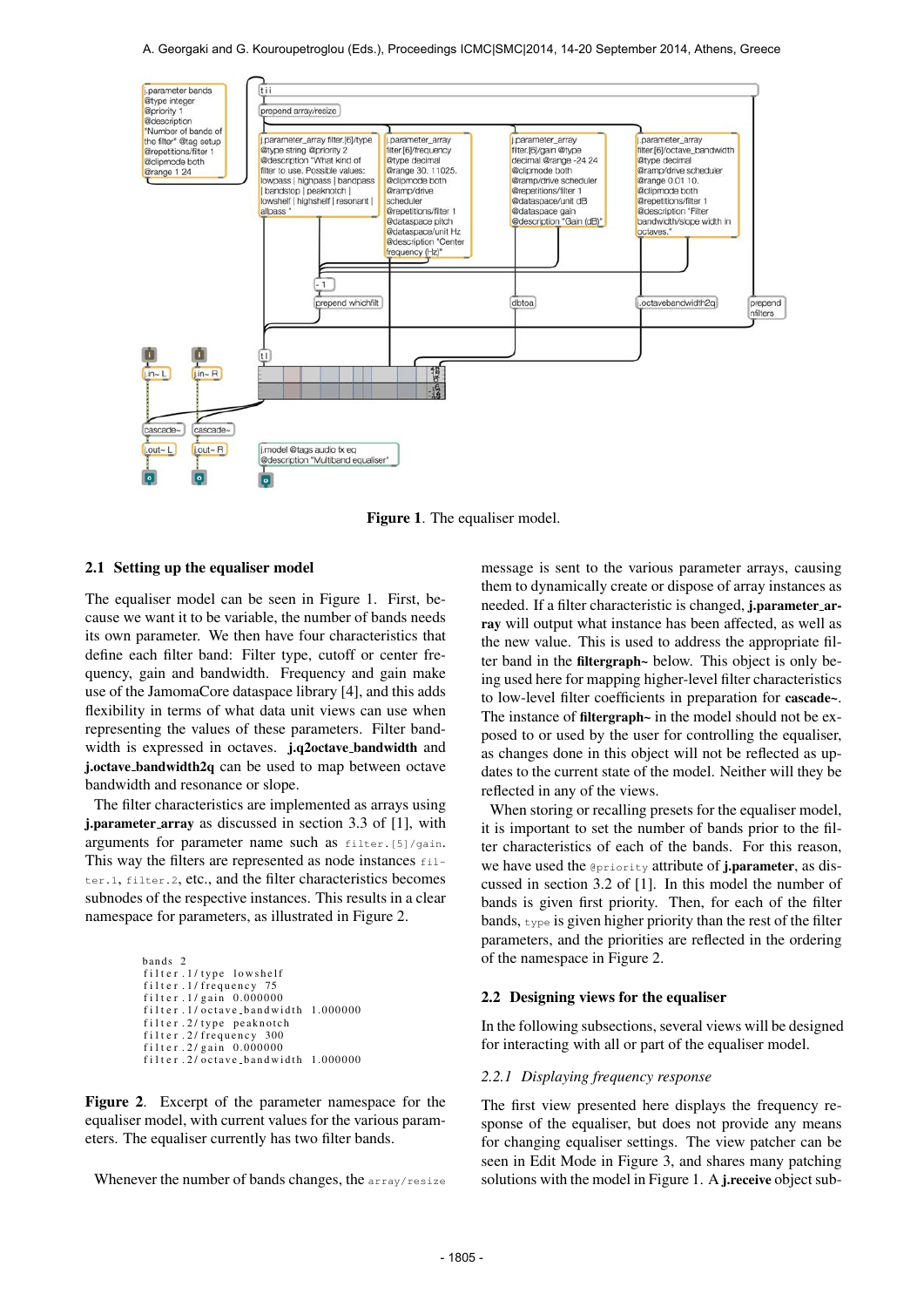

Figure 3. A view displaying equaliser frequency response.

scribes to the bands parameter in the model while a series of j.remote array objects subscribe to the filter characteristics parameters for the array of filter bands. The view contains two instances of filtergraph~. The upper one is only used to map filter characteristics to low-level coefficients in a manner similar to what was found in the model, while the lower one provides the user interface of the view, and has its colour-scheme changed to resemble the look of Max for Live. When the patcher is in Presentation Mode, the lower filtergraph~ object will be the only object in this view that is visible.

## *2.2.2 Views interacting with one filter band only*



Figure 4. A view of one filter band only, with filtergraph~ as GUI widget.

Views do not necessarily have to encompass all of the model. Figure 4 presents a view for the state of a single filter band. The view subscribes to the four parameters of the filter band, and connects them to a filtergraph~ object. This filtergraph~ object displays the current setting of the filter, and can also be used to change and update the filter parameters. The idiosyncrasies of the filtergraph~ external make it impossible to change the filter type without causing it to output all filter characteristics whenever the filter type is changed. Changes to the filter type are likely to happen when changing which filter band is viewed, and introduce the risk of accidentally updating parameters for the wrong filter band during this transition. In order to avoid this a gate has been added (embedded in a subpatcher) that temporarily closes to prevent frequency, gain and bandwidth from being updated and changed in response to a change of filter type.

This patch also illustrates the benefits of relative addresses, as discussed in section 3.4 of [1]. The addresses provided for each of the j.receive and j.remote objects are relative to the address of the j.view object in the patch. If the user change what address within the node tree j.view subscribes to, this will propagate to all other controller objects in the patch. This way the user can dynamically change which filter band she wants to view and interact with.





Figure 5 presents a more basic alternative view for the same filter band, and uses number boxes to display the filter parameters. The filter type can be updated using a popup menu widget.

It is convenient to represent gain as linear amplitude in the two views presented in Figures 3 and 4. In Figure 5 frequency is expressed as *Hz* as well as midi note value. The Dataspace Library [4] enables j.remote to perform the necessary conversions. By default the dataspace/unit attribute of j.remote will be inherited from the associated j.parameter in the model.

#### *2.2.3 Combining and nesting views*



Figure 6. The single filter band views can co-exist, and can be dynamically repurposed to access all filter bands.

The lower part of the patcher in Figure 6 embeds both single filter band views from the previous subsection in separate bpatcher objects. The embedded views are now set to Presentation Mode, and hence only display the widgets intended for user interaction. Both views subscribe